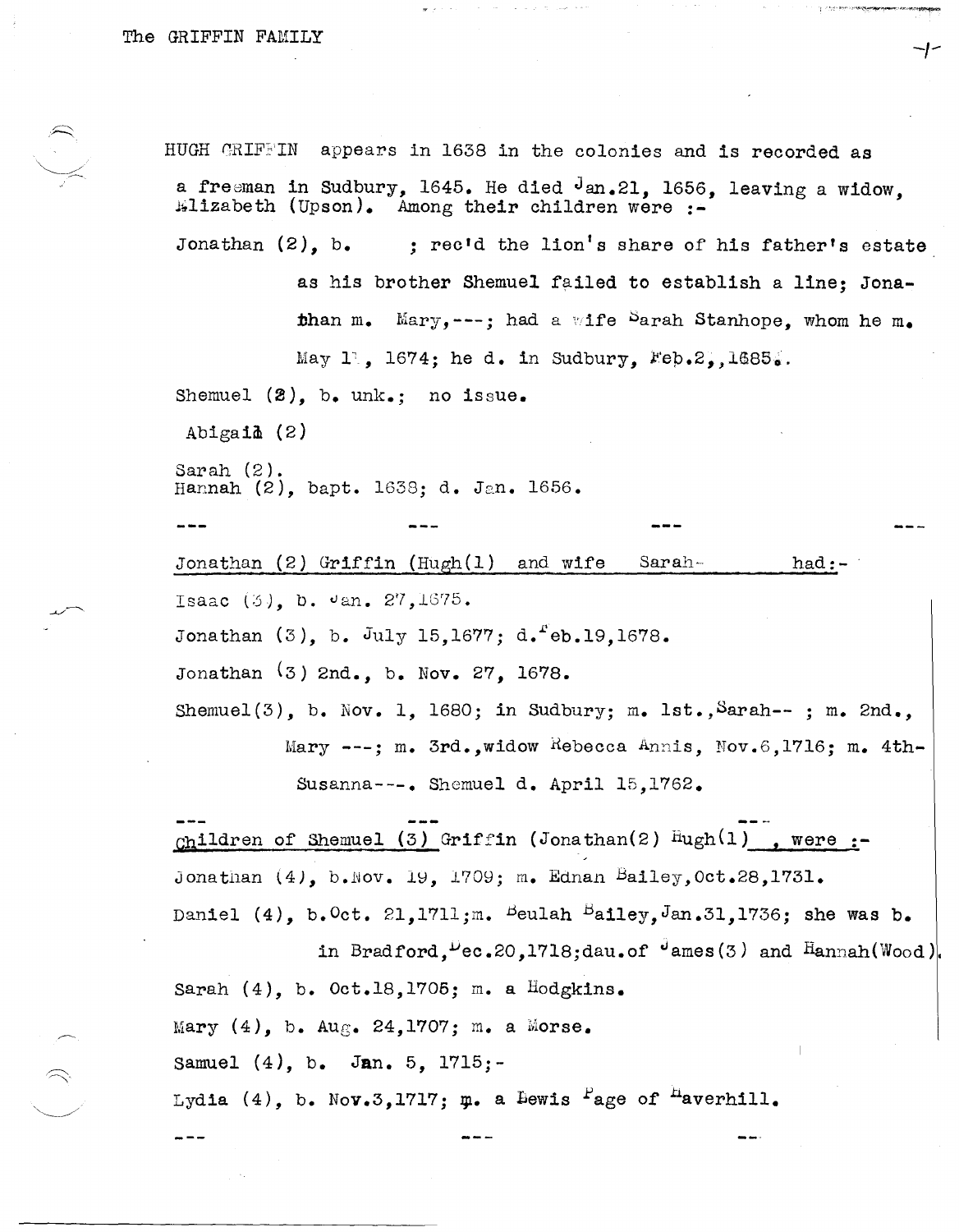$\sim$ 

Jonathan  $(4)$  Griffin(Shemuel(3)Jona.(2)Hugh(1) and w. Ednah Bailey.had:-William  $(5)$ , b.  $1742$ ; m. Mary Howard ; d. in ANDOVER,  $\sqrt{1826}$ ;  $\frac{1}{2840}$ from  $N$ ewburyport; he, or his son, sd. to have built the house on Seminary Hill occupied later by Mr. Hammond, who m. a Grif-Wm. was with Wolfe at Quebec; nearly starved on exped. / fin. / Wm. lived in West Parish for a time. in a house west of Henry Boynton's on the road past Haggetts Pond to Tewksbury. His home was behind the willows near the School-ho.site Mary died May 8, 1823.

Daniel(4)Griffin(Shemuel(3) Jona.(2) Hugh(1) and wife. Beulah Bailey:-

samuel (5), b. April 27, 1737; m. Mary Abbott in Andover, June 6,1754. she was dau. of Jn. (2) Abbott; b. Nov.12,1727. Daniel (5), b. Feb. 23,1738; *m.* Anna French of Tewksbury,Nov.29,1778;

she was his 2nd wife; published in ANDOVER.

Shemuel  $(5)$ , b. after 1738; m. Abigail Butterfield; came to Andover from  $T$ owkscupp. to South Church, Jan.27,1773; both d. in Tewksbury.

Uriah (5), b. Aug.9,1744; m. in Andover, Hannah, widow of Charles Furbush and of *Bemuel Winchester;* she was b. Hannah Gilson of Pepperell.

Sarah (5), b.Sept. 7, 1747.

Dudley (5), b. Sept. 3,1746; d.y.

ndley {5} 2nd., b. July 7, 1751.

Rhoda  $(5)$ , b.  $m$ arch 15,1754.

Hannah (5), b.  $0$ ct.18.1756; m. Phineas Annis in Andover.1774.

Lydia  $(5)$ , b. Aug. 18,1759; d. Aug.23,1762.

Essex Ct. "ecords. 204:30;1792:

Wm. Griffin, Jr., of Andover, for 30  $\text{L}_1$  buys of Daniel 'poor land in South Parish on Road from Jo nathan Holt's to Isaac Blunt-2 acres; SE corner on Road and land of Deacon Hezekiah Ballard's ; No. by Ballard 11 rods to  $1.$  Blunt-- formerly the Parsonage Land; West by Blunt to Road leading from Nathan Wardwell's to abobe Blunt; S.W. on  $R$ oad to road from Blunt's to  $H$ ol.t's., etc.

David Farnum, Jr.; hanmah Poor, witnesses.

1793:-- Peter Wardwell, for 10 **b** sells part of Pine Swamp, to Wm.Griffin, Jr. (Jonathan Holt; Moses Abbott, Witnesses.)

-2-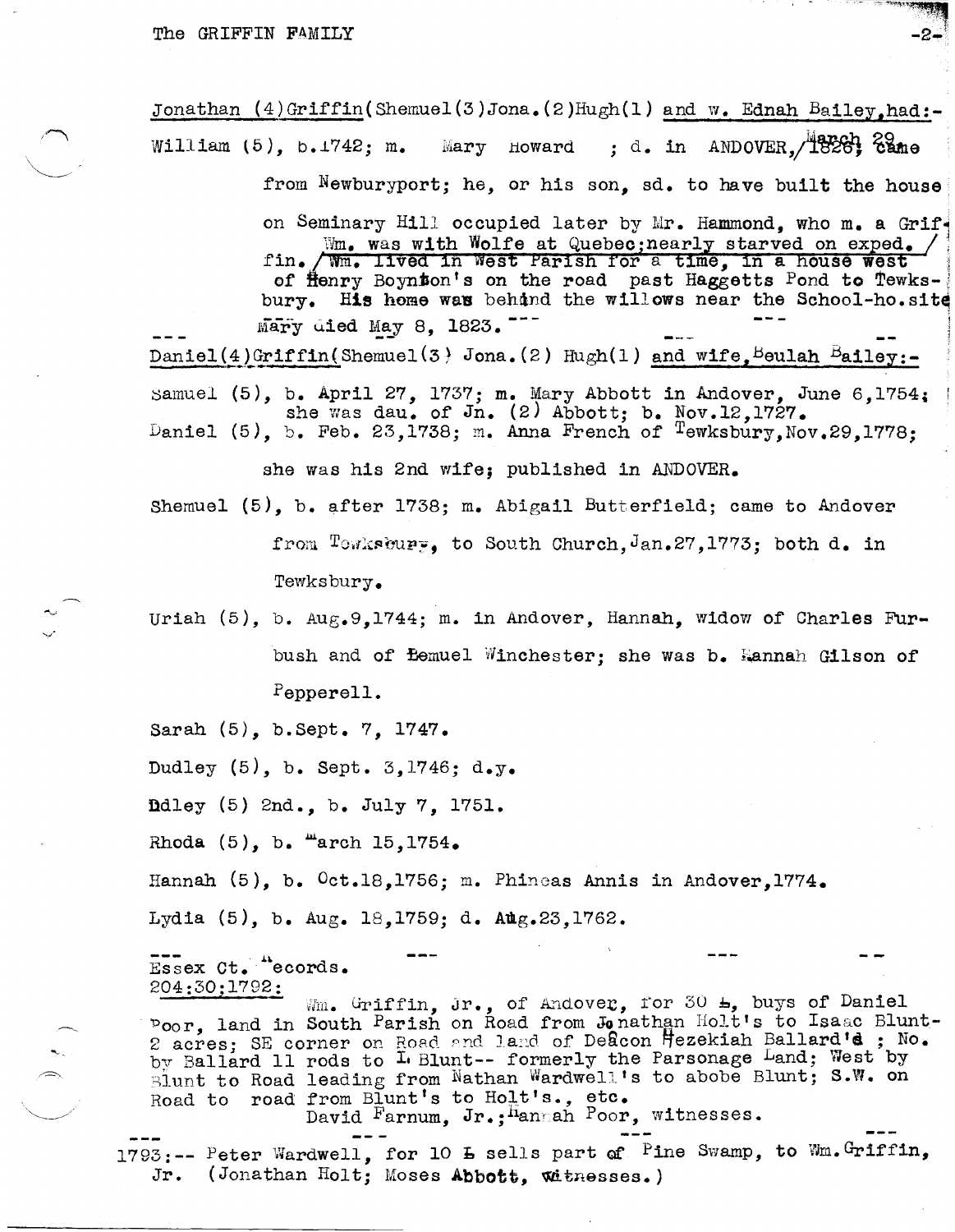. <u>. . . . . . .</u> .

 $-3-$ 

Wm. (5)Griffin(Jona. (4)Shemuel(3)Jona. (2)Hugh(1) and wife, Mary Howard:-

Jonathan(6), b.1772; m. Zervian Vickers, may  $\perp$ , 1794; he owned a tavern near the Episcopal Church site; he d. 1813; widow Zerviah

lived in David Higgins' little house on Essex St. near the R.R. She was a tailoress. She d. at 72, Nov.1, 1845.

Ednah  $(6)$ , b. in Tewksbury, Nov. 19, 1764; m. Thomas Wood of Tewksbury.

Oct.12.1854, as his 2nd wife.Ednah used to go to meeting on horseback- the last of all who rode that way. They lived opposite the Osgood schoolhouse, marked " H.Wood" on map. She d. Feb.18.1849.

William(6), b.in Newbury, Sept. 4, 1766; m.  $B$ etsy Holt, Sept. 4, 1794; joined

Church.April 1. 1792:excommunicated.Mar.6.1830. Lived west

of the Seminary. Had no children. Mrs." Bill" kept a boarding house and when the boarders ate everything in sight, she would say, " How nice ! I guessed just right." She d. Feb. 27. 1827, at 62.

Molly Howard(6), b. July 17, 1768; d.y.

Mercy (6), b.Sept.16,1770;m. Phineas Johnson of Pelham, N.H., Jan.28, 1806;

he d. July 15.1815, at 41.

Joseph $(6)$ , b.June 10,1775; m. Mehitabel Kimball, Mar.22,1804; joined Ch.

 $N_{\rm OV}, 3.1799$ ; had a letter to  $r_{\rm clham} N_{\rm e} H_{\rm e}$ 

Molly Howard(6) 2nd., b. in Andover, June 2, 1777; d. an invalid, at Emily Carter's house near the Seminary.

Fanny Poor (6), b. Jan.15,1784; also an invalid; d. in Carter house on the "Hill": Ednah saw them through".

Lemuel(6<sup> $\prime$ </sup>, b. Mar.28,1779;m. "chitabel Clark, Mar.15,1801; went North. Notes on above:-

Young Bill Griffin- when a strange preacher had the pulpit- sent in a note requesting a prayer for the loss of a near and dear friend of Judy Pickett's. The congregation got a shock after the service when they learned they had prayed for Judy's dead dog.

Peter Martin, who had a flair for nicknames, called the above<br>children:- Bill, Jr., "Bunny Plug"; Fanny, "Bangdown"; Mary, "Blueboy"; and Ednah, " Swingletail.

-----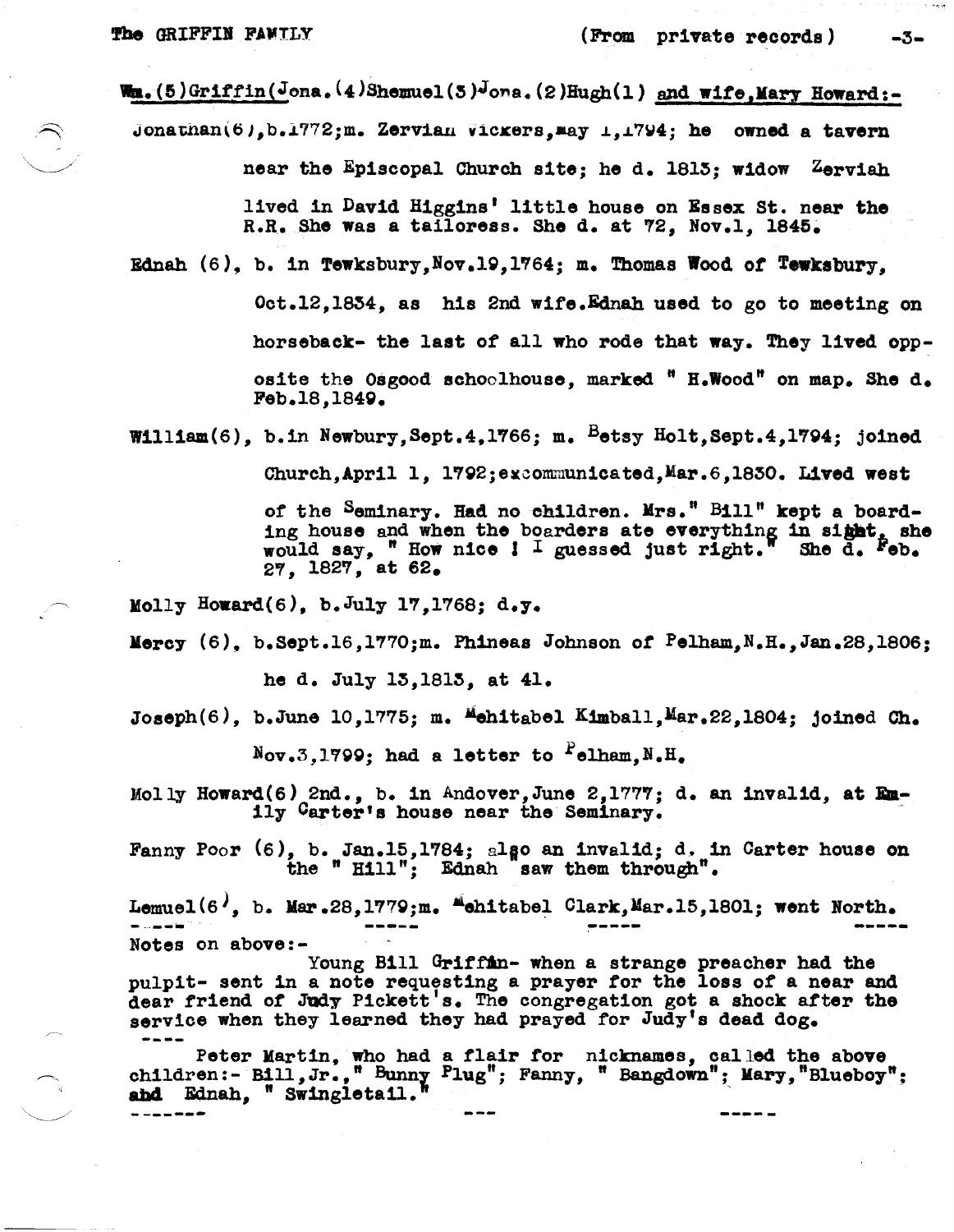Jonathan (5) Griffin(Wm.  $(4)$ Snemuel  $(5)$  Jona. $(2)$  and Zerviah Vickers:-

Jonathan  $(6)$ , b. Feb.16, 1795; m. Mary Foster, May 23, 1816. Jonathan built the W.H. Foster house on Central street. Zerviah  $(6)$ , b.  $F_{\theta b}$ .6, 1797; m. Abraham J. Gould, Nov.16,1815. Joseph  $(6)$ , b. Nov. 8, 1798; did he go to  $\frac{1}{2}$  runswick,  $\frac{1}{2}$  , 1821? Cyrus (6), b. Nov.9, 1800; d. 1837 near Vicksburg, Miss. Charles  $(6)$ , b. Aug. 3, 1802. Roxanna (6), b. Dec.27, 1803; d. Dec. 29, 1803. Harmon (6), b. Sept. 30, 1805; went to Worcester.

 ${}^{\text{H}}$ enry (6), b. Feb. 3, 1810; m. in Tewksbury, Sept. 17, 1833, Maria

Naomi Pinkerton Kittredge; moved to Worcester. They had: Chas.Henry(7), b. - ; d.Aug.18,1897;lived in Worcester; Boston: \_\_\_ m. at Woburn, Oct.22,1863, Celia A. Wyman; m. at Woburn, Oct.22, 1863, Celia A.Wyman, had: /N.Y.<br>Dr.Henry Arthus(8), b. Nov.17, 1864; of N.Y. Shemuel(5) Griffin(Dan'l(4) Shemuel(3) Jona.(2) and Abigail Butterfield  $Martin(6)$ , b. Sept. 23, 1771; d.y. Thomas (6), b. Feb. 2, 1770.

Jonathan  $(6)$ , b. June 23, 1774; m. Hannah  $P$ arker, Nov. 10, 1805; moved

to Plattsburg,N.Y.

Martin  $(6)$ , 2nd., moved to Maine.

Sarah (6), b. Dec.16,1777.

Joshua (6), b. Nov. 1, 1779; m. Hannah Chandler, Nov. 13, 1810. She was<br>b. Dec.28,1785,dau.of Maj. James and Phebe ( ane)Chandler. Daniel  $(6)$ , b. b. ; lived in Andover on Tewksbury line.

0liver (6), b. March 25, 1785.

Nancy (6), b. ; m. Abiel Brown.

Nabby  $(6)$ , b.  $\qquad \qquad ;$  m. a  $\text{Mr}\mathscr{W}$ Swan.

Joshua (6) Griffin(Shemue1(5)Dan(4)Shemue1(3) Jona(2)& Hannah Chandler:  $\text{Hamnah}(7)$ , b.in Andover, Sept. 25,1811;m. Alanson Flint,  $\text{Dec.11}$ , 1828. He was a farmer in West Parish •

Martha  $(7)$ , b. April 13, 1815; m. Mencies C. Andrews, Oct.8, 1840;

moved to  $\frac{4}{3}$  awrence. 1856. He was a carpenter and foreman in moved to mawrence, 1850. Which will noved to make the died. Maria (7), b. April 13,1815; a twin; made her home with Martha.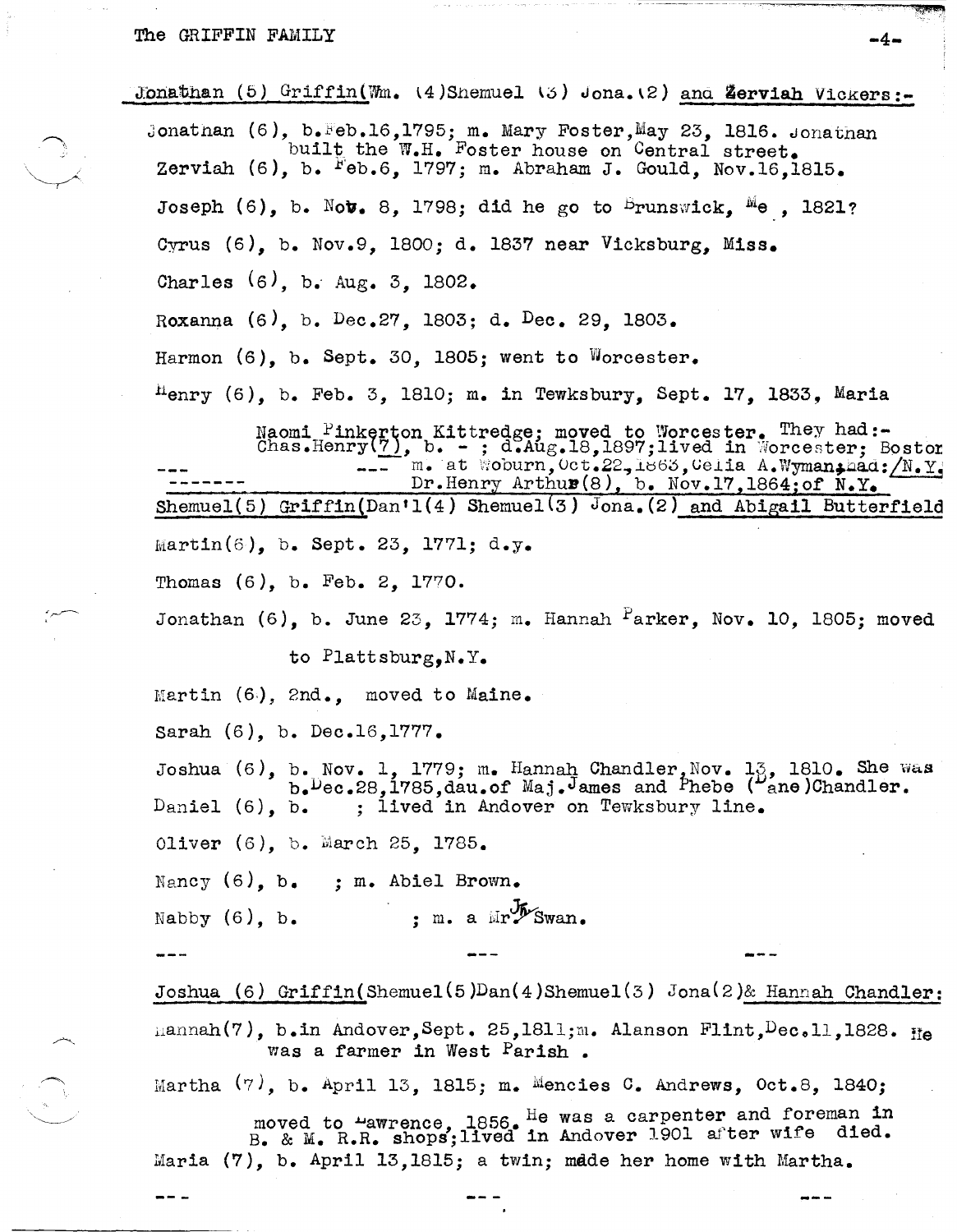$Daniel(5)Griffin(Dan(4)Shemuel(3)Jona.(2) and wife, Anna French, had:-$ Beulah(6), b. Nov. 19, 1799; possibly the one who d.  $Dec.30$ , 1812. Maha1y (6), b. July 12, 1802. Minerva (6), b. Oct.10, 1804. Daniel (6), b. Oct.31, 1806: Bathsheba  $(6)$ , b. Aug. 15,1807.

्र इंग्लिश

 $\mathcal{L}(\mathbf{z})$ 

Josia Edwin Griffin, wno came to West rarish from Lowell in 1862, lived in the house owned by JohnLovejoy. Though a carpenter by trade. he was a farmer in Littleton and is farming in West Andover. He married Susan Maria Griffin, of Bradford, Vt., the daughter of  $\theta$  ames Griffin and wife Jane Harmon- not a near relative of her husband. Her father was b. in Deerfield, N.H. and her mother, in Pembroke.

The line of Josia Edwin Griffin goes back to Matthew (1) Griffin of Charlestown, who m. 2nd., Aug. 29, 1654, Hannah Cutler, dau. of Thos. Cutler of Charlestown. She d. Dec.2.  $1674.$  Matthew's date of barth is unknown, but he saw service in King Philip's War.

 $\text{match}$  (1) Griffin and wife, Hannah Cutler, had:-Jonathan(2), b.May 29 $\frac{1670}{, m}$ . Nov.29,1698, Susanna Carter; had:-<br>Jonathan(3), b.Aug. 27,1699; m. Ang. 10,1724, in Reading, Sara Hull of  $\Lambda$ eading;he d. Feb.27,1769 in Methuen; she d. 1792. in Methuen. Had:- $Joseph(4)$ , b.May 2. 1736;m.1st., Oct.25.1759, in Methnen, Rebecca Sawyer; m. 2nd., Jan.4,1766, Abigail Currier. uau.of Jonathan and Esther; sne was b.Aug.1,1741; d.1837; he d.  $P_{ec.5,1831.}$  Had:-Jonathan(5), b.Mar.12,1769;m. Oct.3,1793, Fersis Flint, dau.of Miles Flint of Methuen; she was b, in Dracut 1772;d. Sept.1, 1860; he d. Sept. 1860. Had:- $J$ osiah (6), b. May 11. 1796; m. Jan.19,1819. in Methuen, Lydia Baker, dau.of Symends Baker. and w.01ive Morse; she was b.June 19,1797; d. in Lowell, April 14,1861; he d. in Lowell,  $Dec.28$ , 1875. Had:- Josia Edwan(7), b. Nov<sub>2</sub> 4, 1823; of Tewksbury; m.  $\overline{\text{Dec.16, 1847}}$ , at Lowell, Susan Maria Griffin; she was b. in Bradford.Vt., Aug.12,1826;res. of Andover, 1860.

"")JI ~Riit''''i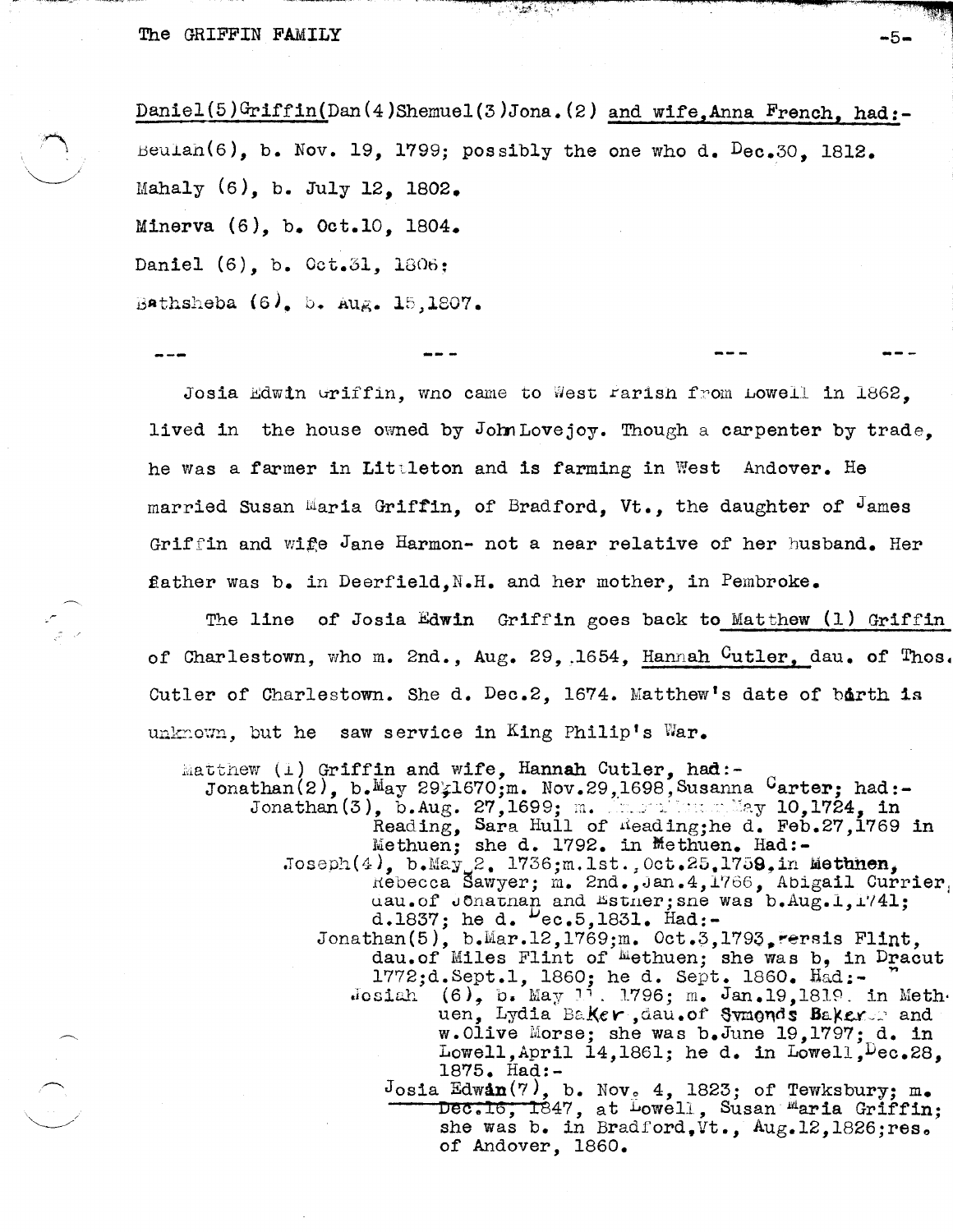The GRIFFIN FAMILY

of Josia Edwin (7) Griffin and wife, Susan Maria Griffin :-Children Edna Florence (8). b. Sept. 30, 1849, in Lowell; m. in L. Jan 21, 1870. Wm. Stockwell, who was b. Jan. 21, 1849 in Foxboro; she d. April 1. 1883 in Tewksbury. had:-Edna Josephine(9), b. Aug.  $\mathcal{R}2$ , 1872; in Lowell. Elsie Florence (9), b. 1873; in Lowell. Elizabeth Mabel  $(9)$ , b. 1875.

Rhoda Laria (8), b. Nov.16, 1851 in Littleton, N.H.; m. 1875, in Lowell,

Orville W. Brunelle: lived in Malden: had  $\frac{1}{2}$ **O**rville W.  $(9)$ , b. in Tewksbury.

Frank  $(8)$ , b. Dec.12,1853; in Littleton, N.H.; m. 1879, in Lowell, Mary L. Carr, b. 1853 in Richford, Vt., lived in Swampscott. Charles  $(8)$ , b.June 24, 1856, in Littleton, N.H.

Josiah Perry  $(8)$ , b. July 11, 1860. <u>Andon</u> Edwin/ $(8)$ ,  $b$ . Aug. 7, 1865 in Lowell.

Of all these, the only line to come to Andover was that of the Stockwell family, who lived in West Parish awhile while the boom in the File Shop was on.

Andover records snow the marriage on Aug. 26, 1671, of Nathaniel Griffin, antecedants unknown, and Elizabeth King, and the birth of a son, Joseph, July 4,1762... Then there is a gap of 80 years until a<br>James Griffin, marries on May 30, 1751, Phebe Abbott, daughter of Eben(3<br>Abbott;and both seem to be of Andover, by the "intentions" published. She d. Feb.1805.

###

 $-6-$